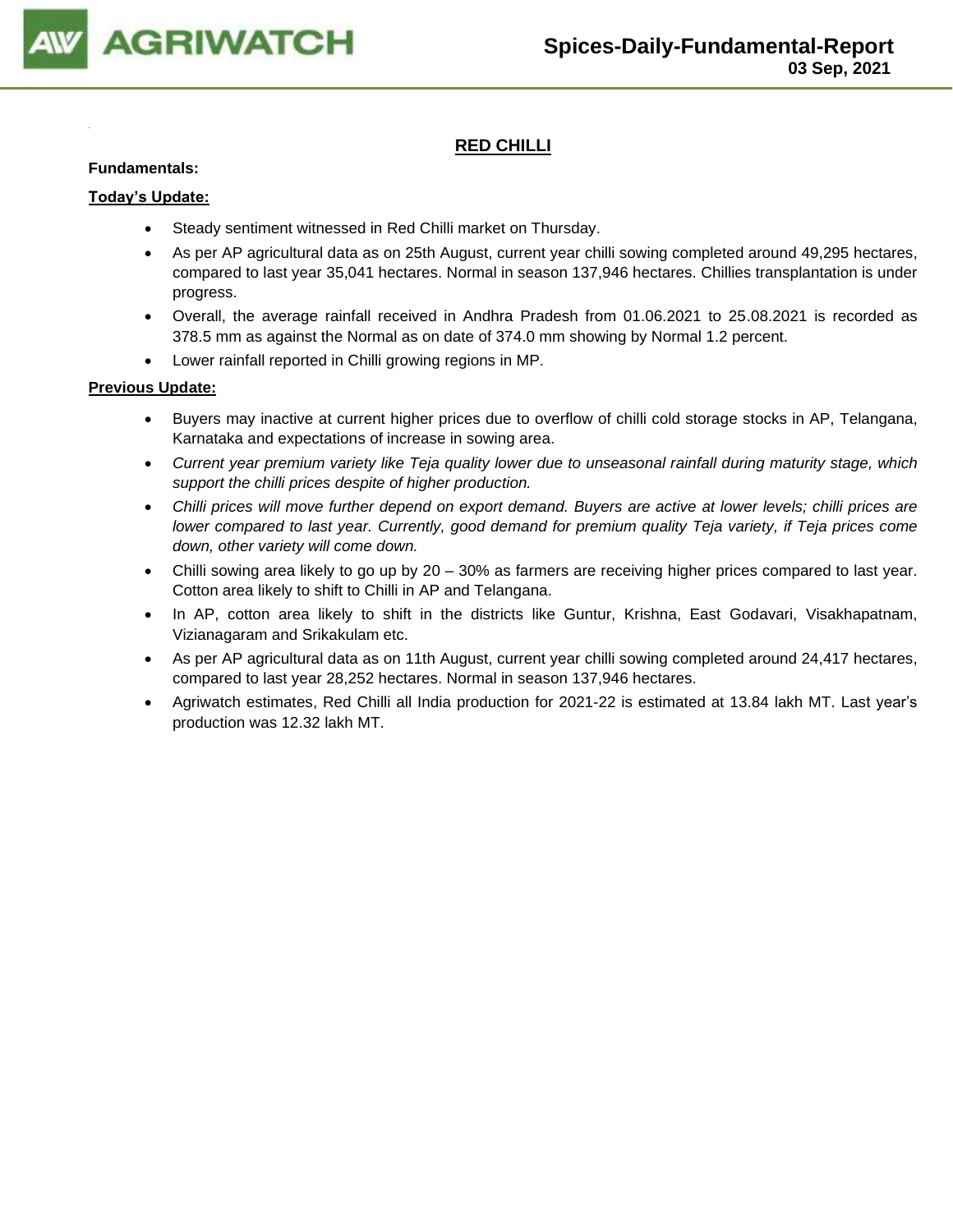

| $02-$<br>02-Sep-<br>01-Sep-<br>$01-Sep-$<br><b>Sep-21</b><br>21<br>21<br>21<br><b>State</b><br>Grade<br><b>Centre</b><br>High<br>High<br>Low<br>Low<br><b>NCDEX Quality</b><br>9000<br>10000<br>10000<br>9000 | Change<br><b>Unch</b><br><b>Unch</b><br><b>Unch</b><br><b>Unch</b> |
|---------------------------------------------------------------------------------------------------------------------------------------------------------------------------------------------------------------|--------------------------------------------------------------------|
|                                                                                                                                                                                                               |                                                                    |
|                                                                                                                                                                                                               |                                                                    |
|                                                                                                                                                                                                               |                                                                    |
|                                                                                                                                                                                                               |                                                                    |
| <b>LCA 334</b><br>11000<br>10000<br>11000<br>10000                                                                                                                                                            |                                                                    |
| Teja<br>13000<br>14500<br>13000<br>14500                                                                                                                                                                      |                                                                    |
| No. 273<br>12500<br>13000<br>12500<br>13000                                                                                                                                                                   |                                                                    |
| <b>Guntur</b><br>No. 5<br>12500<br>13500<br>12500<br>13500                                                                                                                                                    | <b>Unch</b>                                                        |
| <b>Andhra Pradesh</b><br><b>Benchmark</b><br>Fatki<br>7000<br>7000<br>9000<br>9000                                                                                                                            | <b>Unch</b>                                                        |
| market<br>Byadgi<br>15000<br>16000<br>15000<br>16000                                                                                                                                                          | <b>Unch</b>                                                        |
| <b>US 341</b><br>14000<br>13000<br>13000<br>14000                                                                                                                                                             | <b>Unch</b>                                                        |
| 13000<br>Denvor Delux<br>13500<br>13000<br>13500                                                                                                                                                              | <b>Unch</b>                                                        |
| 13500<br>13500<br>Indam <sub>5</sub><br>12500<br>12500                                                                                                                                                        | <b>Unch</b>                                                        |
| 12500<br>14800<br>12500<br>14800<br>Teja                                                                                                                                                                      | <b>Unch</b>                                                        |
| Wonder Hot<br>13400<br>15100<br>13400<br>15100                                                                                                                                                                | <b>Unch</b>                                                        |
| 341<br>12600<br>14100<br>12600<br>14100                                                                                                                                                                       | <b>Unch</b>                                                        |
| Warangal<br>Denvor Delux<br>12500<br>13600<br>12500<br>13600                                                                                                                                                  | <b>Unch</b>                                                        |
| Telangana<br><b>NA</b><br><b>NA</b><br><b>NA</b><br><b>NA</b><br>Paprika                                                                                                                                      |                                                                    |
| Fatki<br>6000<br>8500<br>6000<br>8500                                                                                                                                                                         | <b>Unch</b>                                                        |
| Teja (Cold storage)<br>11500<br>14300<br>11500<br>14300                                                                                                                                                       | <b>Unch</b>                                                        |
| Khammam<br><b>NA</b><br><b>NA</b><br>Teja (Non cold storage)<br><b>NA</b><br><b>NA</b>                                                                                                                        |                                                                    |
| No. 12<br>Closed<br>Closed<br>Closed<br>Closed                                                                                                                                                                |                                                                    |
| <b>Indu 2070</b><br>Closed<br>Closed<br>Closed<br>Closed                                                                                                                                                      |                                                                    |
| <b>Madhya Pradesh</b><br><b>Bedia</b><br>Closed<br>Closed<br>Closed<br>Fatki<br>Closed                                                                                                                        | $\qquad \qquad \blacksquare$                                       |
| Closed<br>Closed<br>Closed<br>Closed<br>Jhankar                                                                                                                                                               |                                                                    |
| Ganesh<br>Closed<br>Closed<br>Closed<br>Closed                                                                                                                                                                |                                                                    |
| Teja(Khamam)<br>17000<br>17500<br>17000<br>17500                                                                                                                                                              | <b>Unch</b>                                                        |
| M.P. MacoTeja<br><b>NA</b><br><b>NA</b><br><b>NA</b><br><b>NA</b>                                                                                                                                             | $\blacksquare$                                                     |
| <b>NA</b><br><b>NA</b><br><b>NA</b><br><b>NA</b><br>Pala 12<br><b>Delhi</b><br><b>New Delhi</b>                                                                                                               | $\blacksquare$                                                     |
| <b>LCA 334</b><br><b>NA</b><br><b>NA</b><br><b>NA</b><br><b>NA</b>                                                                                                                                            |                                                                    |
| <b>NA</b><br><b>NA</b><br><b>NA</b><br><b>NA</b><br>Fatki                                                                                                                                                     |                                                                    |
| Packing<br><b>NA</b><br><b>NA</b><br><b>NA</b><br><b>NA</b>                                                                                                                                                   |                                                                    |
| Dabbi<br><b>NA</b><br><b>NA</b><br><b>NA</b><br><b>NA</b>                                                                                                                                                     |                                                                    |
| Guntur<br><b>NA</b><br><b>NA</b><br><b>NA</b><br><b>NA</b>                                                                                                                                                    | $\blacksquare$                                                     |
| Kaddi<br><b>NA</b><br><b>NA</b><br><b>NA</b><br><b>NA</b>                                                                                                                                                     | $\blacksquare$                                                     |
| Dabbi Dlx Local<br>21000<br>23000<br><b>NA</b><br><b>NA</b>                                                                                                                                                   | $\blacksquare$                                                     |
| 20000<br>21500<br><b>NA</b><br><b>NA</b><br>Dabbi Medium Best (Local)                                                                                                                                         |                                                                    |
| <b>NA</b><br><b>NA</b><br><b>NA</b><br><b>NA</b><br>Dabbi Best (Bellary)                                                                                                                                      |                                                                    |
| <b>KDL Deluxe (Local)</b><br>10000<br>12000<br><b>NA</b><br><b>NA</b>                                                                                                                                         | $\blacksquare$                                                     |
| <b>NA</b><br><b>NA</b><br><b>NA</b><br><b>NA</b><br><b>KDL Deluxe (Bellary)</b>                                                                                                                               |                                                                    |
| Karnataka<br><b>Byadgi</b><br><b>NA</b><br><b>NA</b><br><b>KDL Best(Local)</b><br>15000<br>18000                                                                                                              |                                                                    |
| <b>NA</b><br><b>NA</b><br><b>NA</b><br><b>NA</b><br><b>KDL Best(Bellary)</b>                                                                                                                                  | $\blacksquare$                                                     |
| <b>KDL Medium</b><br><b>NA</b><br>4500<br>6000<br><b>NA</b>                                                                                                                                                   |                                                                    |
| Denvor Deluxe<br><b>NA</b><br><b>NA</b><br><b>NA</b><br><b>NA</b>                                                                                                                                             |                                                                    |
| 17000<br><b>NA</b><br><b>NA</b><br>2043<br>18000<br>5531<br><b>NA</b><br><b>NA</b>                                                                                                                            | $\blacksquare$                                                     |
| 11000<br>12500<br>C <sub>5</sub><br><b>NA</b><br><b>NA</b><br>NA<br><b>NA</b>                                                                                                                                 | $\blacksquare$<br>$\blacksquare$                                   |
| <b>KDL Fatki</b><br>3000<br>3500<br><b>NA</b><br><b>NA</b>                                                                                                                                                    |                                                                    |
| Seed Fatki<br><b>NA</b><br><b>NA</b><br><b>NA</b><br><b>NA</b>                                                                                                                                                |                                                                    |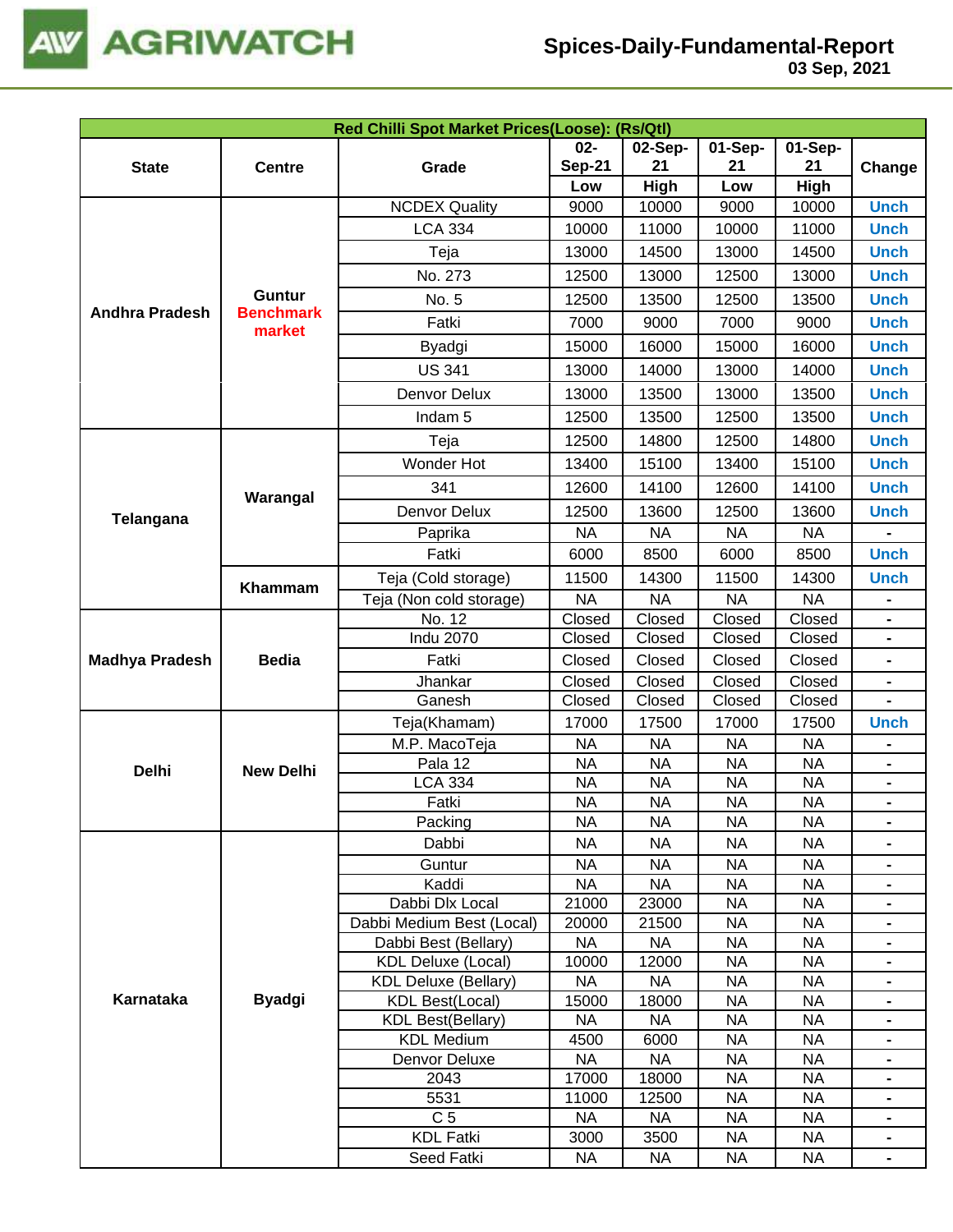

| Arrivals & Off-take in bags (1 bag = 45 Kg), (1 bag = $38Kgs$ )* |               |                               |        |           |             |  |  |  |
|------------------------------------------------------------------|---------------|-------------------------------|--------|-----------|-------------|--|--|--|
| <b>State</b>                                                     | <b>Centre</b> | 01-Sep-21                     | Change |           |             |  |  |  |
| Andhra Pradesh                                                   | Guntur        | Arrivals                      | 100000 | 100000    | <b>Unch</b> |  |  |  |
|                                                                  |               | Off-take                      | 50000  | 50000     | <b>Unch</b> |  |  |  |
|                                                                  | Warangal      | Arrivals                      | 7000   | 3000      | 4000        |  |  |  |
| Telangana                                                        | Khammam       | Arrivals (Cold storage) *     | 15000  | 25000     | $-10000$    |  |  |  |
|                                                                  |               | Arrivals (Non cold storage) * | NA     | <b>NA</b> |             |  |  |  |
| Karnataka                                                        | <b>Byadgi</b> | Arrivals                      | 20000  | <b>NA</b> |             |  |  |  |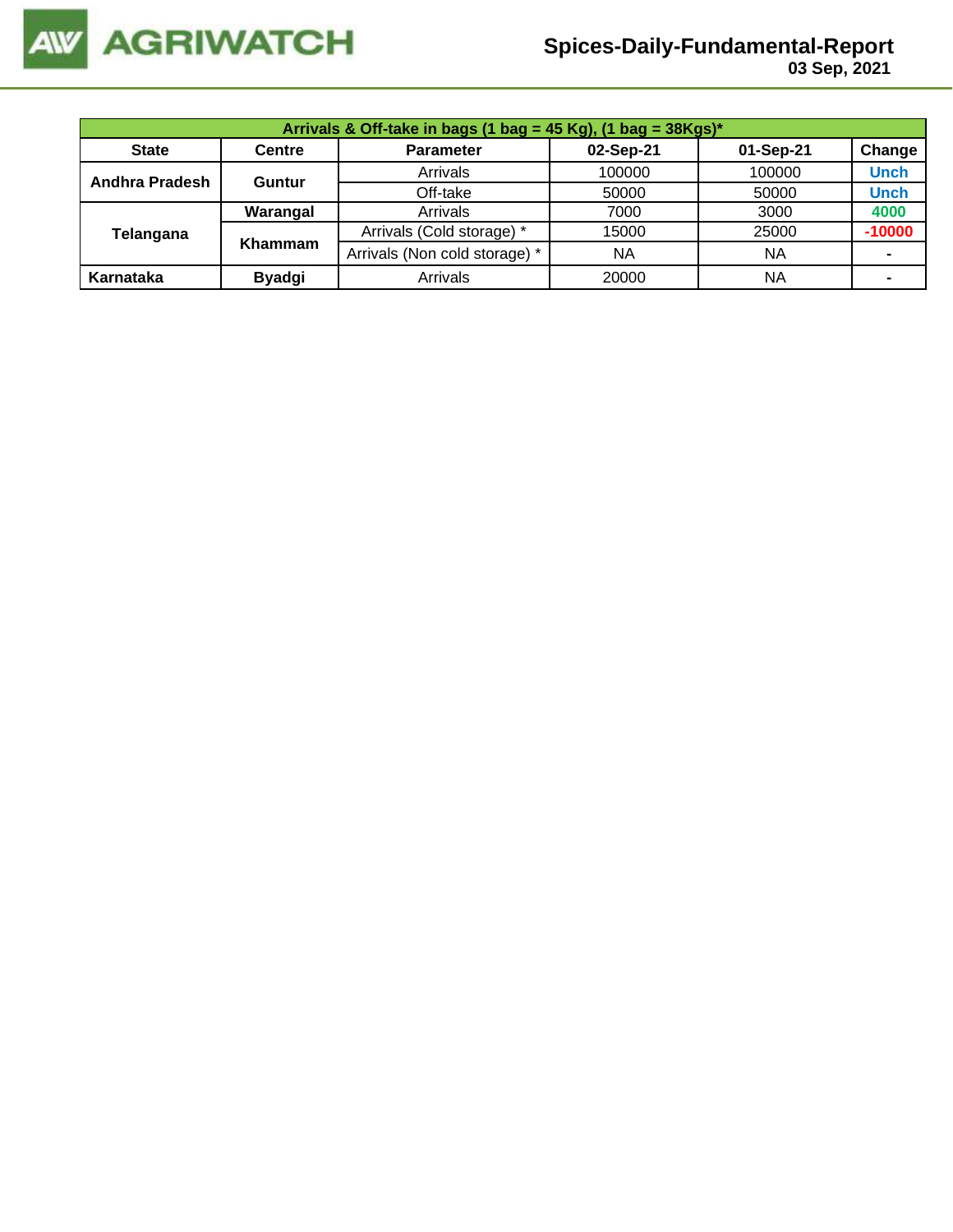

## **TURMERIC**

#### **Fundamentals: Today's Update:**

- Steady sentiment witnessed in the Turmeric spot market on Thursday.
- As per AP agricultural data as on 25th Aug, current year Turmeric sowing completed around 11,572 hectares, compared to last year 12,734 hectares. Normal in season 19,551 hectares.

- Currently, export demand reported lower due to increased shipping cost and some travel restriction in South Asian countries.
- Festive demand likely to start from September onwards may support prices amid some crop damage reports in Maharashtra and Telangana may add the sentiment.
- In Maharashtra Sangli and Karnataka Belgaum district, Turmeric standing crop submerged due to recent flood. Around 10 to 12% area affected. However, overall area likely to increase current year in AP, Telangana, some parts of Maharashtra and Tamil Nadu.
- For the 2021-22 marketing period, Agriwatch expected 0.62 lakh MT ending stocks (with increasing exports and domestic consumption), which is lower than 0.98 lakh MT from last year, likely to support prices from the current level.

| <b>Turmeric Spot Market Prices (Loose): (Rs/Qtl)</b> |                         |                                 |           |           |                              |  |  |  |
|------------------------------------------------------|-------------------------|---------------------------------|-----------|-----------|------------------------------|--|--|--|
| <b>State</b>                                         | <b>Centre</b>           | Grade                           | 02-Sep-21 | 01-Sep-21 | Change                       |  |  |  |
|                                                      |                         | Nizam quality                   | 7600      | 7600      | <b>Unch</b>                  |  |  |  |
|                                                      | <b>Nizamabad</b>        | Double polish finger            | 8300      | 8300      | <b>Unch</b>                  |  |  |  |
| Telangana                                            | <b>Benchmark market</b> | Gattah (unpolished)             | 6800      | 6800      | <b>Unch</b>                  |  |  |  |
|                                                      |                         | Gattah (double polished)        | 7500      | 7500      | <b>Unch</b>                  |  |  |  |
|                                                      | Warangal                | Finger                          | 6400      | 6400      | <b>Unch</b>                  |  |  |  |
|                                                      |                         | Round                           | 6000      | 6000      | <b>Unch</b>                  |  |  |  |
|                                                      |                         | Finger                          | 7200      | 7200      | <b>Unch</b>                  |  |  |  |
|                                                      | <b>Erode</b>            | Gattah                          | 6700      | 6700      | <b>Unch</b>                  |  |  |  |
|                                                      |                         | Sellem                          | 7600      | 7600      | <b>Unch</b>                  |  |  |  |
| <b>Tamil Nadu</b>                                    | Coimbatore              | <b>Bulb</b>                     | <b>NA</b> | <b>NA</b> | $\qquad \qquad \blacksquare$ |  |  |  |
|                                                      |                         | Finger                          | <b>NA</b> | <b>NA</b> | $\blacksquare$               |  |  |  |
|                                                      | <b>Salem</b>            | <b>Bulb</b>                     | <b>NA</b> | <b>NA</b> |                              |  |  |  |
|                                                      |                         | Finger                          | <b>NA</b> | <b>NA</b> |                              |  |  |  |
|                                                      |                         | <b>Bulb</b>                     | 5900      | 5900      | <b>Unch</b>                  |  |  |  |
| <b>Andhra Pradesh</b>                                | <b>Duggirala</b>        | <b>Bilty</b>                    | 6431      | 6431      | <b>Unch</b>                  |  |  |  |
|                                                      |                         | Finger                          | 5900      | 5900      | <b>Unch</b>                  |  |  |  |
|                                                      |                         | <b>Bilty</b>                    | 6431      | 6431      | <b>Unch</b>                  |  |  |  |
|                                                      |                         | Rajpuri/Salem Finger            | <b>NR</b> | <b>NR</b> |                              |  |  |  |
|                                                      | Sangli                  | Rajpuri Medium                  | <b>NR</b> | <b>NR</b> | $\blacksquare$               |  |  |  |
|                                                      |                         | <b>DesiKadappa</b>              | <b>NR</b> | <b>NR</b> |                              |  |  |  |
|                                                      |                         | Salem Powder                    | 8100      | 8100      | <b>Unch</b>                  |  |  |  |
|                                                      |                         | Mini Salem                      | 7100      | 7100      | <b>Unch</b>                  |  |  |  |
| <b>Maharashtra</b>                                   | <b>Basmat</b>           | Super Salem                     | 8100      | 8100      | <b>Unch</b>                  |  |  |  |
|                                                      |                         | <b>Gattah Powder</b>            | 7600      | 7600      | <b>Unch</b>                  |  |  |  |
|                                                      |                         | <b>Gattah Premium</b>           | 6800      | 6800      | <b>Unch</b>                  |  |  |  |
|                                                      |                         | <b>Turmeric Finger Polished</b> | 7100      | 7200      | $-100$                       |  |  |  |
|                                                      | <b>Nanded</b>           | Turmeric Bulb Polished          | 6400      | 6500      | $-100$                       |  |  |  |
|                                                      |                         | <b>Turmeric Mix</b>             | 6700      | 6800      | $-100$                       |  |  |  |
|                                                      |                         | Gattah                          | 8200      | 8200      | <b>Unch</b>                  |  |  |  |
| <b>Delhi</b>                                         | <b>Delhi</b>            | Mini Salem                      | 9600      | 9600      | <b>Unch</b>                  |  |  |  |
|                                                      |                         | <b>Finger Single Polished</b>   | 8300      | 8300      | <b>Unch</b>                  |  |  |  |
|                                                      |                         | <b>Finger Double Polished</b>   | 9000      | 9000      | <b>Unch</b>                  |  |  |  |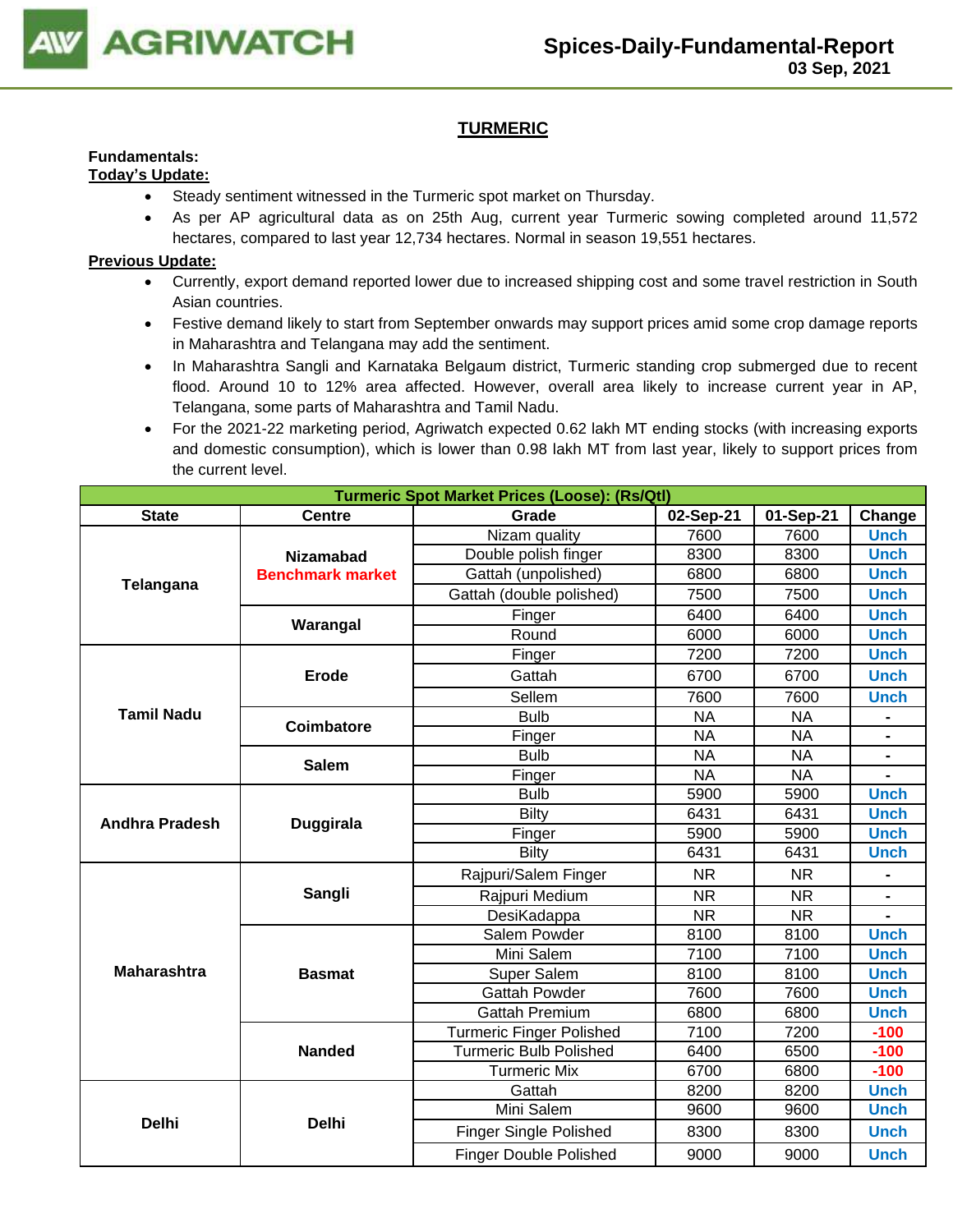

 **03 Sep, 2021**

| <b>State</b>          | Arrival & Off-take in bags $*(1 \text{ bag} = 75 \text{ Kg}),\#(1 \text{ bag} = 60 \text{ Kg})$ |                  |           |           |                      |  |  |  |
|-----------------------|-------------------------------------------------------------------------------------------------|------------------|-----------|-----------|----------------------|--|--|--|
|                       | <b>Centre</b>                                                                                   | <b>Parameter</b> | 02-Sep-21 | 01-Sep-21 | Change               |  |  |  |
| Telangana             | <b>Nizamabad</b>                                                                                | Arrival          | 2500      | 1500      | 1000                 |  |  |  |
|                       |                                                                                                 | Off-take         | 2500      | 1500      | 1000                 |  |  |  |
|                       | Warangal                                                                                        | <b>Arrival</b>   | 150       | 100       | 50                   |  |  |  |
|                       | Erode                                                                                           | Arrival          | 3800      | 3600      | 200                  |  |  |  |
| <b>Tamil Nadu</b>     |                                                                                                 | Off-take         | 3800      | 3600      | 200                  |  |  |  |
|                       | Coimbatore                                                                                      | Arrival          | NA.       | NA.       |                      |  |  |  |
|                       | <b>Salem</b>                                                                                    | Arrival*         | NA.       | NA        |                      |  |  |  |
| <b>Andhra Pradesh</b> | <b>Duggirala</b>                                                                                | Arrival*         | <b>NA</b> | 300       | $\blacksquare$       |  |  |  |
|                       | Sangli                                                                                          | Arrival#         | NR.       | NR.       |                      |  |  |  |
| <b>Maharashtra</b>    | <b>Basmat</b>                                                                                   | Arrival*         | 3000      | 4000      | $-1000$              |  |  |  |
|                       | <b>Nanded</b>                                                                                   | <b>Arrival</b>   | 2000      | 2000      | <b>Unch</b>          |  |  |  |
|                       |                                                                                                 |                  |           |           | <b>Arrival * Qtl</b> |  |  |  |

### **NCDEX-FUTURES MARKET**

| <b>Turmeric</b> |                          |       |       |       |              |                          |                    |       |           |
|-----------------|--------------------------|-------|-------|-------|--------------|--------------------------|--------------------|-------|-----------|
| <b>Contract</b> | +/-\$                    | Open  | High  | Low   | <b>Close</b> | <b>Volume</b>            | <b>Vol. Change</b> | Οl    | OI Change |
| Sep-21          | $\sim$ $\sim$            | $- -$ | $- -$ | $- -$ | $- -$        | $\overline{\phantom{a}}$ | $- -$              | $- -$ | $- -$     |
| <b>Oct-21</b>   | $\overline{\phantom{a}}$ | $- -$ | $- -$ | $- -$ | $- -$        | $\overline{\phantom{a}}$ | $- -$              | $- -$ | $- -$     |
| <b>Nov-21</b>   | $- -$                    | $- -$ | $- -$ | $- -$ | --           | $- -$                    | $- -$              | $- -$ | $- -$     |

| <b>Spread</b> | <b>Sep-21</b>            | <b>Oct-21</b>            | <b>Nov-21</b>            |
|---------------|--------------------------|--------------------------|--------------------------|
| <b>Basis</b>  | $\overline{\phantom{a}}$ | $\overline{\phantom{a}}$ | $\overline{\phantom{a}}$ |
| <b>Sep-21</b> | $\overline{\phantom{m}}$ | $- -$                    | $\overline{\phantom{a}}$ |
| <b>Oct-21</b> | $\sim$                   | $\overline{\phantom{a}}$ | $\overline{\phantom{a}}$ |

NB: Spot prices used for spread calculation is the basis Nizamabad for Nizam grade. Basis = Spot prices– Near month futures.

#### **NCDEX- STOCK POSITION**

| <b>Stocks</b>    | <b>Demat</b> | <b>In-Process</b> | Total      |
|------------------|--------------|-------------------|------------|
|                  | 31.08.2021   | 31.08.2021        | 31.08.2021 |
| Sangli<br>Erode  | 1302         |                   | 1302       |
|                  | $- -$        | $- -$             | $- -$      |
| <b>Nizamabad</b> | 1323         |                   | 1323       |
| Warangal         | $- -$        | $- -$             | $- -$      |

(**Quantity in MT)**

### **NCDEX Turmeric EED Wise Stock Position (Qty in MT) on 23rd Aug, 2021**

| <b>EED</b>   | <b>Sangli (Desi</b><br>Cuddapah) | <b>Sangli</b><br>(Rajapore) | <b>Nizamabad</b> | <b>Nizamabad</b><br>(Farmer Polished) | <b>Basmat</b><br>(Salem) | <b>Total</b> |
|--------------|----------------------------------|-----------------------------|------------------|---------------------------------------|--------------------------|--------------|
| $10-Sep-21$  | $-1$                             | 89                          | 80               | $- -$                                 | $\sim$ $\sim$            | 169          |
| 10-0ct-21    | $- -$                            | 237                         | 777              | $\sim$ $\sim$                         | $\sim$ $\sim$            | 1014         |
| 10-Nov-21    | $- -$                            | 896                         | 190              | $\sim$ $\sim$                         | $\sim$ $\sim$            | 1086         |
| 10-Dec-21    | $\sim$ $\sim$                    | 169                         | 166              | $\sim$ $\sim$                         | $\sim$ $\sim$            | 335          |
| $10$ -Jan-22 | $\sim$ $\sim$                    | $- -$                       | 160              | $\sim$ $\sim$                         | $\sim$ $\sim$            | 160          |
| <b>Total</b> | $- -$                            | 1391                        | 1373             | $\sim$                                | $\sim$                   | 2764         |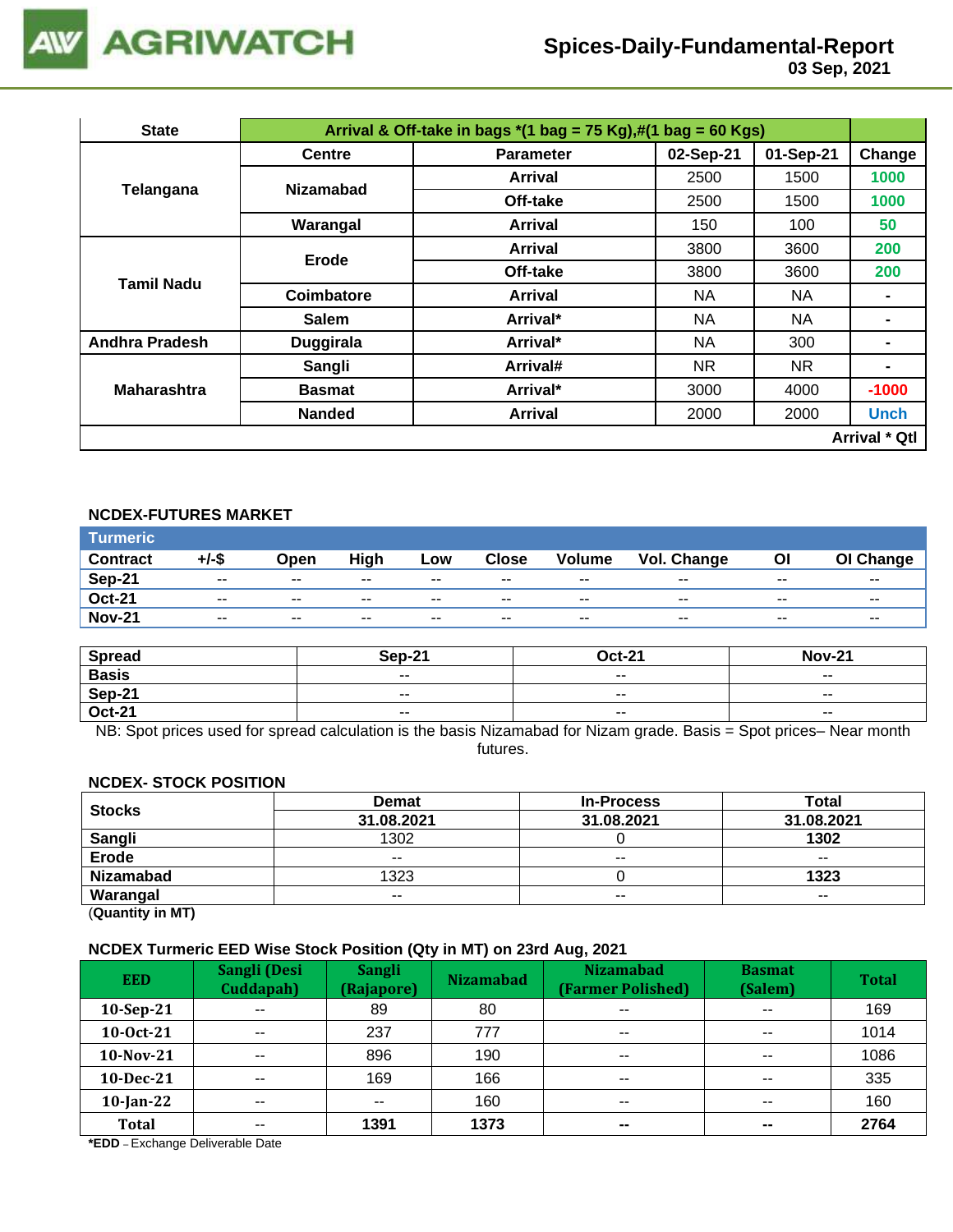

## **BLACK PEPPER**

## **Fundamentals:**

## **Today's Update:**

• Steady to weak sentiment witnessed in the Black pepper market on Thursday.

- Many farmers have been concerned that the availability of imported pepper reduces growers' prospects, especially during the recent Onam festival season. Meanwhile, demand is expected to increase in the near term.
- Shortage of containers and international freight rates skyrocketed affect pepper exports.
- The average export price of Vietnam pepper in the first 7 months of the year was about 3,291 USD/ton, up 51% over the same period last year.
- As per VPA, the Southeast and the Central Highlands are the two key regions for pepper development in the country. In these two areas, each cycle of pepper prices increased to a peak of 220,000 VND/kg, causing people to rush to grow pepper. But pepper prices also hit the bottom last year, at VND 34,000/kg, prompting households to cut them all down to plant other crops. And now, when pepper prices start to fluctuate and increase to 76,000 - 77,000 VND/kg, people are starting to plant new ones.
- Vietnam pepper from 2016 to the end of 2020, prices plummeted, sometimes only 34,000 VND/kg, households cut down pepper trees and switched to other crops, causing the area of pepper trees to decrease rapidly. Compared to 2016, Binh Phuoc now has 15,889 ha (down 563 ha) and the same situation also occurs in many other localities, such as: Dong Nai reduced by 1,638 ha to 12,000 ha, Ba Ria - Vung Tau reduced by 2,000 ha to 11,000 ha and Gia Lai decreased by 2,649 ha to 13,673.2 ha. Accompanied by a decrease in productivity, due to lack of care, pepper reduces both yield and quality.
- Although the actual pepper area (130,000 Ha.) has far exceeded the planned area (50,000 Ha.), but due to the increase in pepper prices, people continue to plant new ones.
- According to VPA, black pepper in the first half of 2021, exports of black pepper reached 118.54 thousand tons, down 11.2% in volume, but up 38.3% in value over the same period last year. 2020. In which, the amount of black pepper exported to many main markets reported, such as: China, India, Egypt, Germany, Russia.
- World pepper market will be active in the third quarter of 2021 due to an increase in demand after the US and European countries relax social distancing measures. Pepper prices are expected to stay high due to reduced supplies from Brazil, Indonesia and Vietnam, as per VPA.
- According to the International Pepper Organization (IPC), Vietnam's 2021 pepper harvest will reach 180,000 MT, down 40,000 tons compared to the previous forecast, and 60,000 tons lower (down 25%) compared to with the 2020 harvest.
- According to International Pepper Organization (IPC), in 2021, global pepper production is expected to reach 555 thousand tons, down 21 thousand tons compared to 2020 (576 thousand tons).
- Global pepper exports in 2020 recorded a slight increase of 2% at 481 thousand tons. The top three exporters are Vietnam, Brazil and Indonesia with a total market share of 89%.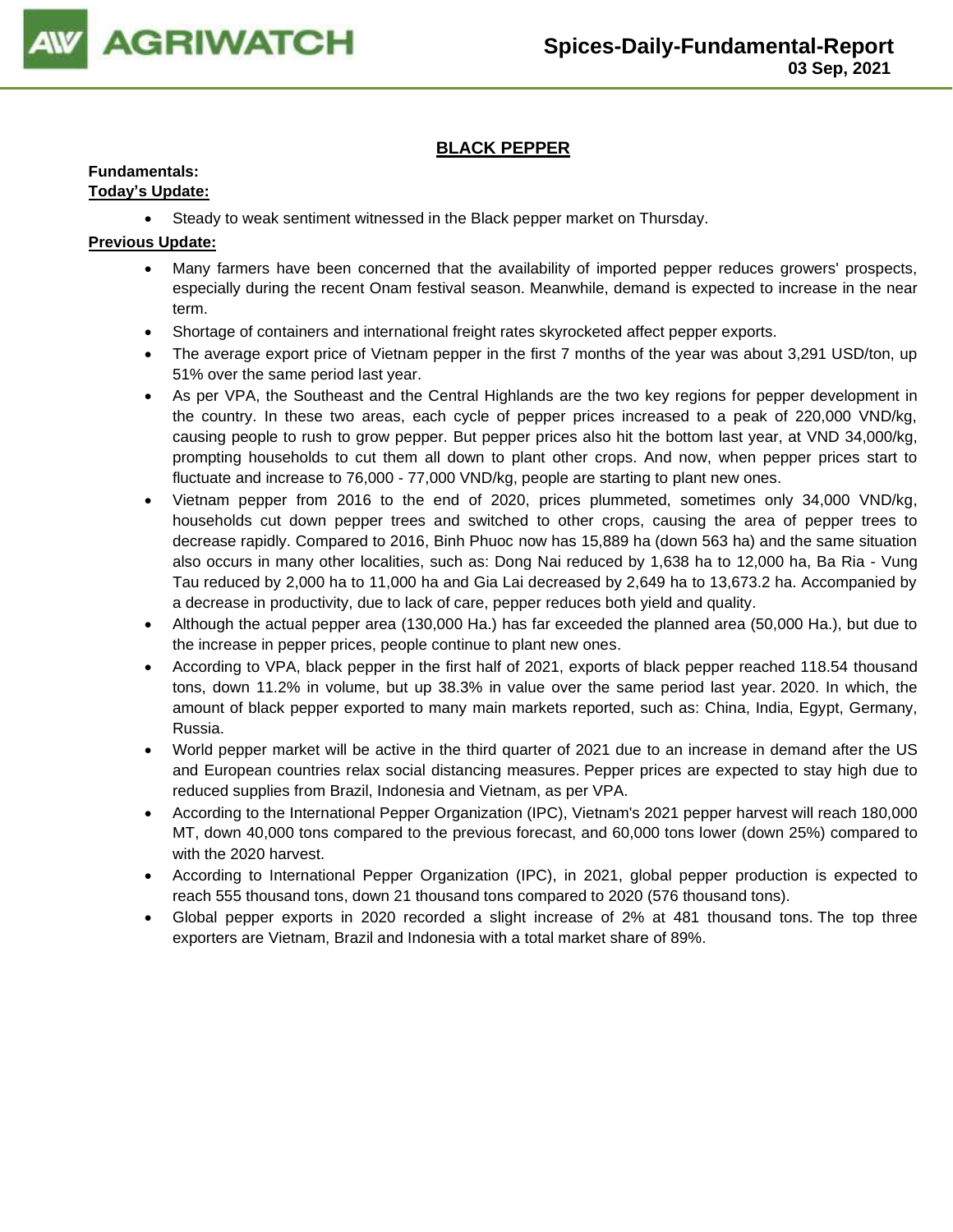

| <b>Black Pepper Spot Market Prices (Loose): (Rs/Qtl)</b> |                         |                                        |           |           |             |  |  |  |
|----------------------------------------------------------|-------------------------|----------------------------------------|-----------|-----------|-------------|--|--|--|
| <b>State</b>                                             | <b>Centre</b>           | Grade                                  | 02-Sep-21 | 01-Sep-21 | Change      |  |  |  |
| Kerala                                                   | Kochi                   | Ungarbled                              | 40100     | 40200     | $-100$      |  |  |  |
|                                                          | <b>Benchmark market</b> | Garbled                                | 42100     | 42200     | $-100$      |  |  |  |
| Karnataka                                                | Chikkamagaluru          | Ungarbled                              | 40500     | 41000     | $-500$      |  |  |  |
| <b>Delhi</b>                                             | <b>New Delhi</b>        | Unpolished                             | 43500     | 43500     | <b>Unch</b> |  |  |  |
|                                                          |                         | Number 11.5                            | 46000     | 46000     | <b>Unch</b> |  |  |  |
|                                                          |                         | <b>Arrivals &amp; Off-take in Tons</b> |           |           |             |  |  |  |
| <b>State</b>                                             | <b>Centre</b>           | <b>Parameter</b>                       | 02-Sep-21 | 01-Sep-21 | Change      |  |  |  |
| Kerala                                                   | Kochi                   | Arrivals                               | 11.5      | 25.25     | $-13.75$    |  |  |  |
|                                                          |                         | Off-take                               | 11.5      | 25.25     | $-13.75$    |  |  |  |

|             | <b>Black Pepper FOB Prices (USD/MT)</b> |                          |                                           |                                                   |                                        |                              |  |  |  |  |  |  |
|-------------|-----------------------------------------|--------------------------|-------------------------------------------|---------------------------------------------------|----------------------------------------|------------------------------|--|--|--|--|--|--|
| <b>Date</b> | <b>Brazil</b><br><b>ASTA 570</b>        | ex Kochi<br>(India) ASTA | Lampung<br>(Indonesia)<br><b>ASTA 570</b> | <b>Kuching (Sarawak,</b><br><b>Malaysia) ASTA</b> | <b>Ho Chi Minh</b><br>(Vietnam) 500g/l | Ho Chi<br><b>Minh 550g/l</b> |  |  |  |  |  |  |
| 23/08/21    | 3950                                    | 5626                     | 4084                                      | 5830                                              | 4050                                   | 4150                         |  |  |  |  |  |  |
| 24/08/21    | 3950                                    | 5637                     | 4090                                      | 5925                                              | 4050                                   | 4150                         |  |  |  |  |  |  |
| 25/08/21    | 3950                                    | 5648                     | 4086                                      | 6020                                              | 4025                                   | 4125                         |  |  |  |  |  |  |
| 26/08/21    | 3950                                    | 5665                     | 4081                                      | 6020                                              | 4025                                   | 4125                         |  |  |  |  |  |  |
| 27/08/21    | 3950                                    | 5729                     | 4079                                      | 6020                                              | 4025                                   | 4125                         |  |  |  |  |  |  |
| 31/08/21    | 3950                                    | 5783-                    | 5383                                      | 6020                                              | 4025                                   | 4125                         |  |  |  |  |  |  |
| 01/09/21    | 3950                                    |                          | 4281                                      | 6020                                              | 4025                                   | 4125                         |  |  |  |  |  |  |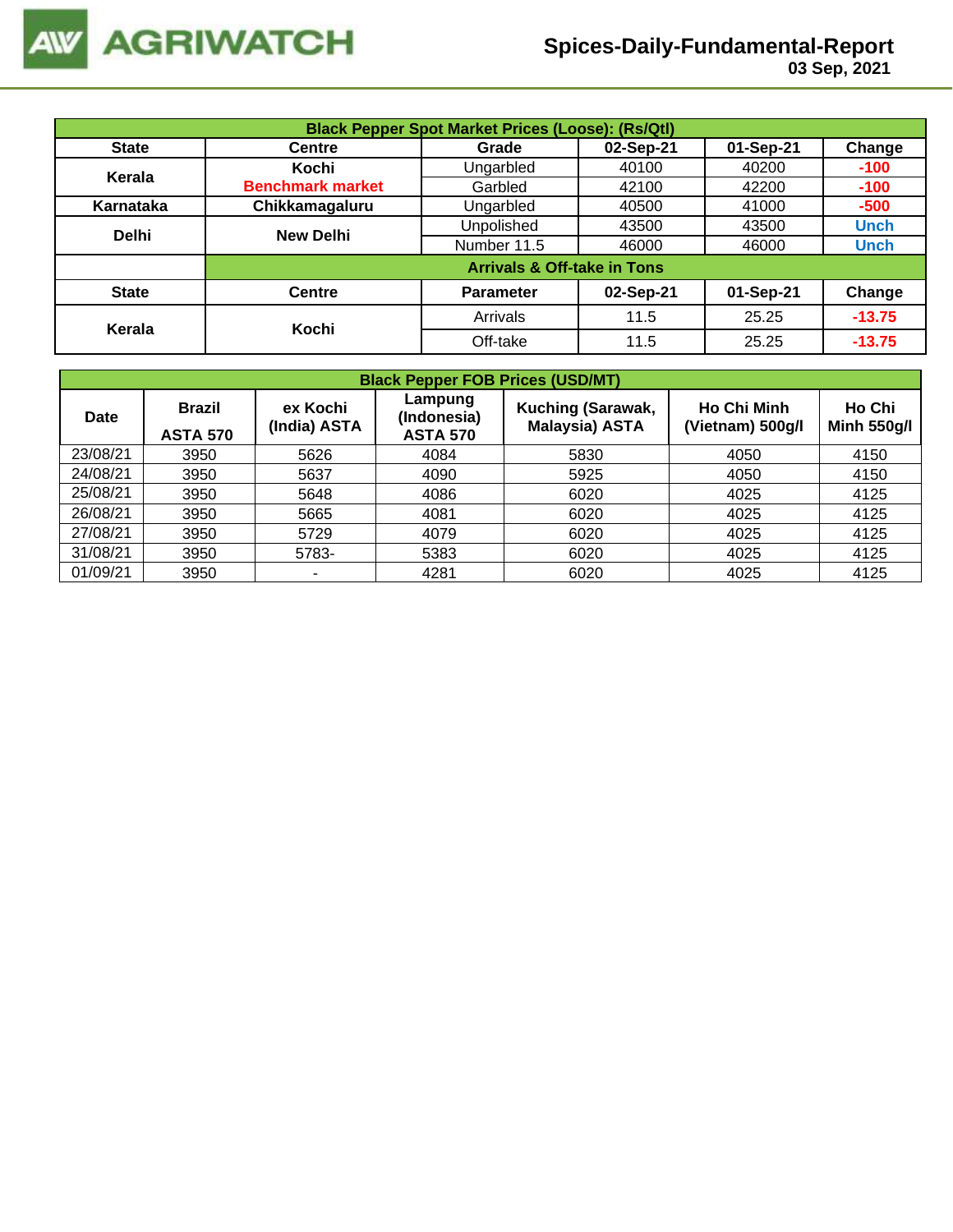

## **JEERA (CUMIN SEED)**

#### **Fundamentals: Today's Update:**

• Firm sentiment witnessed in Jeera Unjha spot market on Thursday.

- As we expected, buyers are active in the spot market from lower prices level. Farmers and stockists are only interested to releasing their produce at higher prices level.
- Currently lower rainfall reported in Gujarat Jeera growing regions also supported the prices. Current year Jeera sowing area may shift towards Soybean, Groundnut, Coriander, Ajwain, Fennel due to higher prices, sowing will start from October mid-week.
- As we expected earlier, domestic buyers and exporters reported active in the spot market from lower prices level.
- Lower supply reported as farmers are only interested to releasing their stocks at higher prices level.
- Export demand continuing at the Unjha spot market.
- *As per the Agriwatch production estimate, Jeera production for 2021-22 (marketing period) is estimated at 391,801 MT (around 71 lakh bags each of 55 kg) compared to last year's 451,451 MT (82 lakh bags).*

| Jeera (Cumin Seed) Spot Market Prices (Loose): (Rs/Qtl) |                          |                                            |           |           |                      |  |  |  |
|---------------------------------------------------------|--------------------------|--------------------------------------------|-----------|-----------|----------------------|--|--|--|
| <b>State</b>                                            | <b>Centre</b>            | Grade                                      | 02-Sep-21 | 01-Sep-21 | Change               |  |  |  |
|                                                         | Unjha                    | Local                                      | 13700     | 13500     | 200                  |  |  |  |
|                                                         | <b>Benchmark market</b>  | <b>NCDEX Quality</b>                       | 14900     | 14700     | 200                  |  |  |  |
|                                                         |                          | Poojari type /Machine Cut                  | 15600     | 15500     | 100                  |  |  |  |
|                                                         |                          | 1% Singapore                               | 14625     | 13400     | 1225                 |  |  |  |
|                                                         | <b>Mundra Port (FoR)</b> | 2% Singapore                               | 14375     | 13150     | 1225                 |  |  |  |
| Gujarat                                                 |                          | 1 % European                               | 15125     | 13900     | 1225                 |  |  |  |
|                                                         |                          | 2% European                                | 14875     | 13650     | 1225                 |  |  |  |
|                                                         | Rajkot                   | Local                                      | <b>NA</b> | <b>NA</b> |                      |  |  |  |
|                                                         | Patan                    | Local                                      | 12730     | Closed    | $\blacksquare$       |  |  |  |
|                                                         | <b>Dhrol</b>             | Local                                      | <b>NA</b> | <b>NA</b> | $\blacksquare$       |  |  |  |
|                                                         | Gondal                   | Local                                      | 13255     | Closed    | $\blacksquare$       |  |  |  |
|                                                         | Jodhpur                  | Local                                      | 14000     | 14500     | $-500$               |  |  |  |
| Rajasthan                                               | <b>Merta City</b>        | Local                                      | 16000     | 15500     | 500                  |  |  |  |
|                                                         | <b>Nagaur</b>            | Local                                      | 14500     | 14500     | <b>Unch</b>          |  |  |  |
|                                                         | <b>Anandpur Kalu</b>     | Local                                      | 14500     | 14500     | <b>Unch</b>          |  |  |  |
| <b>Delhi</b>                                            | <b>New Delhi</b>         | Ganesh                                     | 15300     | 15500     | $-200$               |  |  |  |
|                                                         |                          | Poojari type / Machine Cut                 | 16600     | 16800     | $-200$               |  |  |  |
|                                                         |                          | Arrival & Off-take in bags (1 bag = 55 kg) |           |           |                      |  |  |  |
| <b>State</b>                                            | <b>Centre</b>            | <b>Parameter</b>                           | 02-Sep-21 | 01-Sep-21 | Change               |  |  |  |
|                                                         | Unjha                    | Arrival                                    | 3000      | 2500      | 500                  |  |  |  |
|                                                         |                          | Off-take                                   | 3000      | 2500      | 500                  |  |  |  |
|                                                         | Rajkot                   | Arrival*                                   | <b>NA</b> | <b>NA</b> |                      |  |  |  |
| Gujarat                                                 | Patan                    | Arrival*                                   | 12        | Closed    |                      |  |  |  |
|                                                         | <b>Dhrol</b>             | Arrival*                                   | <b>NA</b> | <b>NA</b> | $\blacksquare$       |  |  |  |
|                                                         | Gondal                   | Arrival                                    | 468       | Closed    |                      |  |  |  |
|                                                         | Jodhpur                  | Arrival                                    | 350       | 2000      | $-1650$              |  |  |  |
|                                                         | <b>Merta City</b>        | Arrival                                    | 1500      | 1300      | 200                  |  |  |  |
| Rajasthan                                               | <b>Nagaur</b>            | Arrival                                    | <b>NA</b> | <b>NA</b> | $\blacksquare$       |  |  |  |
|                                                         | <b>Anandpur Kalu</b>     | Arrival                                    | <b>NA</b> | <b>NA</b> |                      |  |  |  |
|                                                         |                          |                                            |           |           | <b>Arrival * Qtl</b> |  |  |  |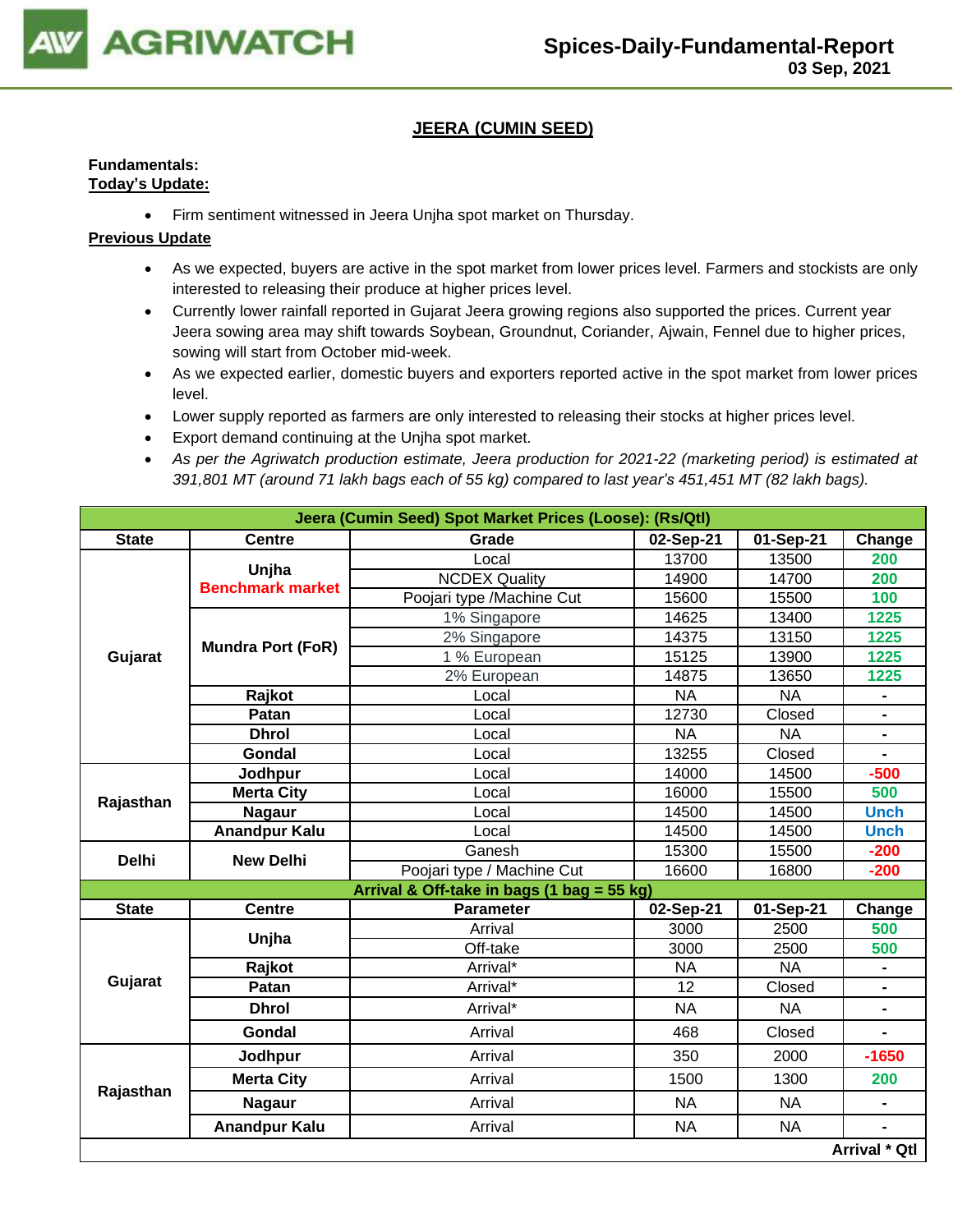

## **NCDEX-FUTURES MARKET**

| <b>Jeera (Cumin Seed)</b> |          |                          |       |       |                          |                          |             |       |           |
|---------------------------|----------|--------------------------|-------|-------|--------------------------|--------------------------|-------------|-------|-----------|
| <b>Contract</b>           | $+/-$ \$ | Open                     | High  | Low   | <b>Close</b>             | <b>Volume</b>            | Vol. Change | ΟI    | OI Change |
| Sep-21                    | $- -$    | $\overline{\phantom{a}}$ | $- -$ | $- -$ | $\overline{\phantom{a}}$ | $\overline{\phantom{a}}$ | $- -$       | $- -$ | $- -$     |
| <b>Oct-21</b>             | $- -$    | $\overline{\phantom{a}}$ | $- -$ | $- -$ | $\overline{\phantom{a}}$ | $\overline{\phantom{a}}$ | $- -$       | $- -$ | $- -$     |
| <b>Nov-21</b>             | $- -$    | $- -$                    | $- -$ | $- -$ | $- -$                    | $- -$                    | $- -$       | $- -$ | $- -$     |
|                           |          |                          |       |       |                          |                          |             |       |           |

| <b>Spread</b> | <b>Sep-21</b> | <b>Oct-21</b>            | <b>Nov-21</b> |
|---------------|---------------|--------------------------|---------------|
| <b>Basis</b>  | $- -$         | $\overline{\phantom{a}}$ | $- -$         |
| Sep-21        | $- -$         | $- -$                    | $- -$         |
| <b>Oct-21</b> | $\sim$ $\sim$ | $\overline{\phantom{a}}$ | $\sim$ $\sim$ |

NB: Spread was done by taking Spot prices at Unjha or NCDEX Quality. Basis = Spot prices– Near month futures.

#### **NCDEX- STOCK POSITION**

| <b>Stocks</b>  | Demat      | <b>In-Process</b> | Total                    |  |
|----------------|------------|-------------------|--------------------------|--|
|                | 31.08.2021 | 31.08.2021        | 31.08.2021               |  |
| <b>Jodhpur</b> | $- -$      | $- -$             | $\overline{\phantom{a}}$ |  |
| Unjha          | 3526       | 151               | 3677                     |  |
| ____<br>__     |            |                   |                          |  |

(**Quantity in MT)**

## **NCDEX Jeera (Cumin Seed) EED Wise Stock Position Qty in MT on 23rd Aug, 2021**

| <b>EED</b>   | <b>Jodhpur</b> | Unjha | <b>Total</b> |
|--------------|----------------|-------|--------------|
| 10-Sep-21    | $\sim$ $\sim$  | 557   | 557          |
| 10-Oct-21    | $- -$          | 2433  | 2433         |
| 10-Nov-21    | $- -$          | 329   | 329          |
| 10-Dec-21    | $\sim$ $\sim$  | 186   | 186          |
| 10-Jan-22    | $\sim$ $\sim$  | 48    | 48           |
| 10-Feb-22    | $\sim$ $\sim$  | 15    | 15           |
| <b>Total</b> | $- -$          | 3568  | 3568         |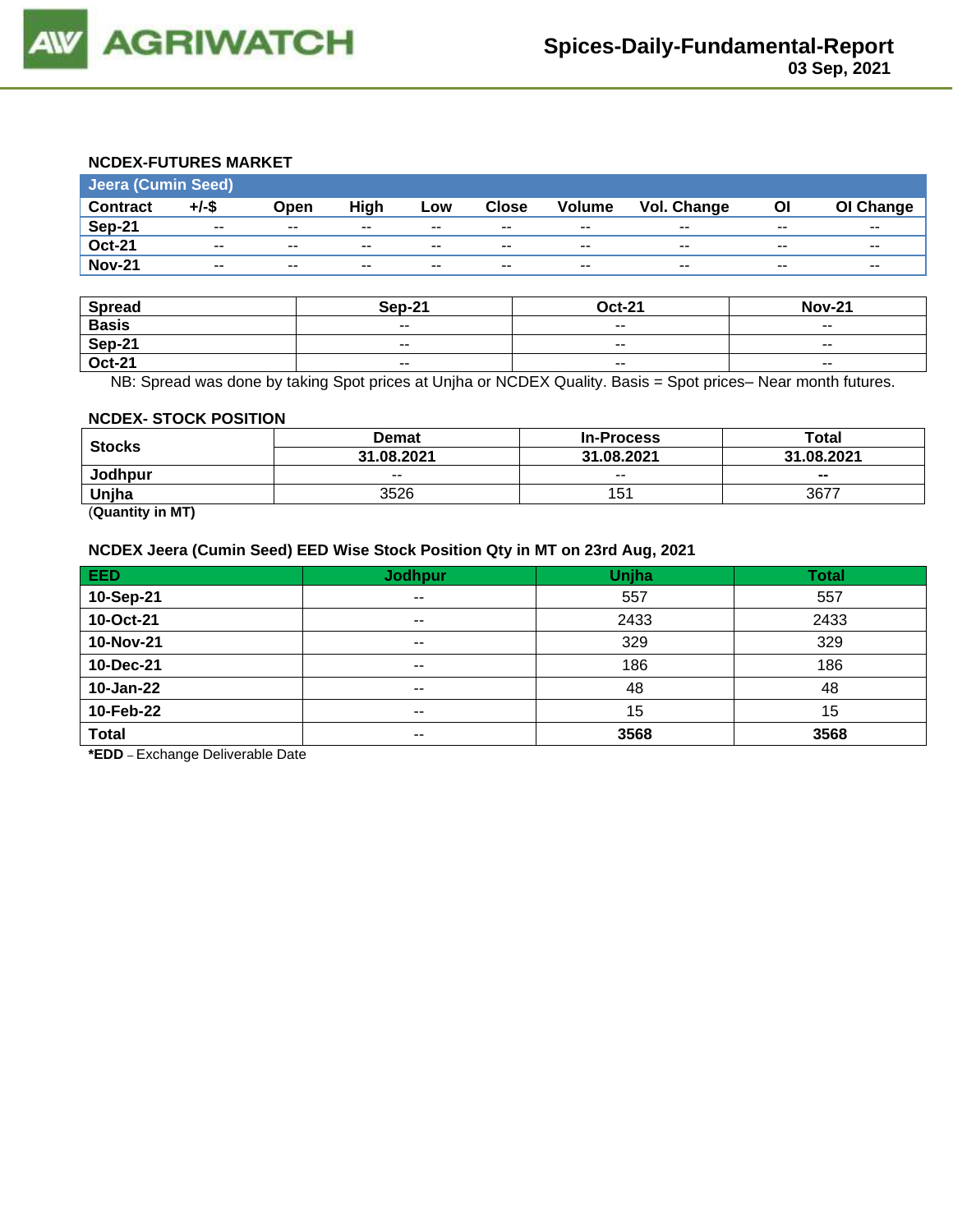

## **CARDAMOM**

#### **Fundamentals**

#### **Today's Update:**

- Steady sentiment witnessed in Cardamom spot market on Thursday.
- Cardamom first round picking activity is continuing in Kerala growing regions.

- India's production for the coming marketing year 2021-22 (already started from August) expected better around 30,000 MT also put the cap on prices.
- Lower supply reported as Cardamom planters are not interested to releasing their produce at lower level.
- Cardamom planters were received higher prices last two years, therefore, they are taking care of their plants and favourable weather condition, is the main reason for expecting good crop in the coming year.
- As we expected earlier, the new Cardamom supply pressurizes the prices from higher levels due to increased production.
- Agriwatch estimates for 2020-21, India's Cardamom production would be around 22,000 23,000 MT, due to favourable weather conditions. Last year it was 19,000 – 20,000 MT.

| <b>Small Cardamom Spot Market Prices (Loose): (Rs/Kg)</b> |                         |                                            |           |           |                |  |  |
|-----------------------------------------------------------|-------------------------|--------------------------------------------|-----------|-----------|----------------|--|--|
| <b>State</b>                                              | <b>Auction Price</b>    |                                            | 02-Sep-21 | 01-Sep-21 | Change         |  |  |
| Kerala                                                    | <b>Kumily</b>           | <b>Max price</b>                           | 1386      | NA        |                |  |  |
|                                                           | <b>Benchmark market</b> | Avg. Price                                 | 1106      | <b>NA</b> |                |  |  |
|                                                           |                         | <b>Medium</b>                              | 1000      | 1000      | <b>Unch</b>    |  |  |
|                                                           |                         | 6.5 (Bold)                                 | 1100      | 1100      | <b>Unch</b>    |  |  |
| <b>Delhi</b>                                              | <b>New Delhi</b>        | 7 (Bold)                                   | 1350      | 1350      | <b>Unch</b>    |  |  |
|                                                           |                         | 7.5 (Bold)                                 | 1550      | 1550      | <b>Unch</b>    |  |  |
|                                                           |                         | 8 (Bold)                                   | 1850      | 1850      | <b>Unch</b>    |  |  |
|                                                           |                         | Large Cardamom Spot Market Prices: (Rs/Kg) |           |           |                |  |  |
|                                                           | Singtam                 | <b>Badadana</b>                            | NA        | NA        |                |  |  |
| <b>Sikkim</b>                                             | Singtam                 | Chotadana                                  | <b>NA</b> | <b>NA</b> | $\blacksquare$ |  |  |
|                                                           | Gangtok                 | <b>Badadana</b>                            | <b>NA</b> | <b>NA</b> | $\blacksquare$ |  |  |
|                                                           | Gangtok                 | Chotadana                                  | <b>NA</b> | <b>NA</b> | $\blacksquare$ |  |  |
|                                                           | Siliguri                | <b>Badadana</b>                            | <b>NA</b> | <b>NA</b> | $\blacksquare$ |  |  |
| <b>West Bengal</b>                                        | Siliguri                | Chotadana                                  | <b>NA</b> | NA.       | $\blacksquare$ |  |  |
| Arrival & Off-take in Kg                                  |                         |                                            |           |           |                |  |  |
| <b>State</b>                                              | <b>Parameter</b>        | <b>Centre</b>                              | 02-Sep-21 | 01-Sep-21 | Change         |  |  |
| Kerala                                                    |                         | <b>Arrivals</b>                            | 5347      | NA.       |                |  |  |
|                                                           | <b>Kumily</b>           | Off-take                                   | 5347      | <b>NA</b> |                |  |  |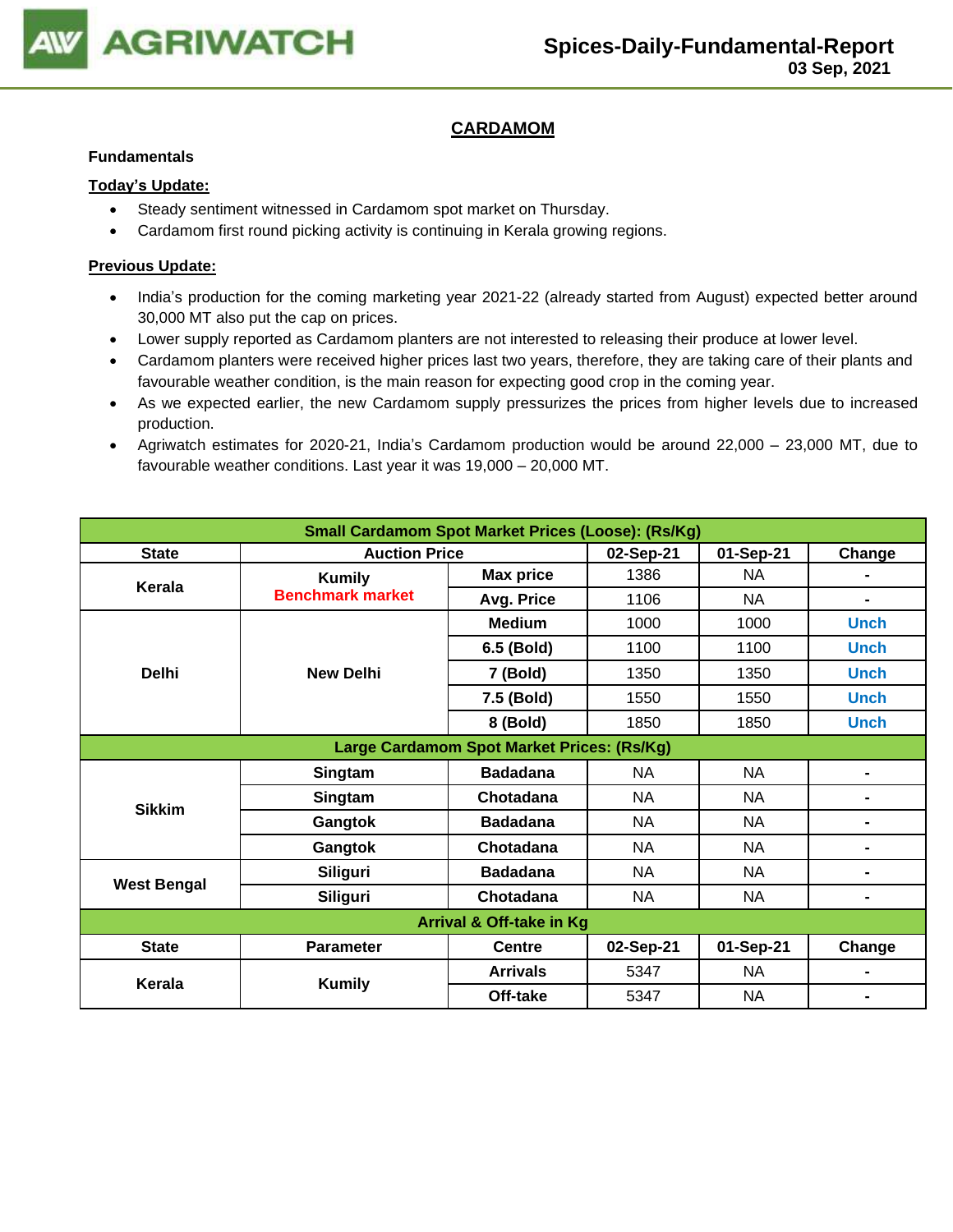

## **MCX-FUTURES MARKET**

| <b>Cardamom</b> |          |                          |       |       |              |                          |             |       |           |
|-----------------|----------|--------------------------|-------|-------|--------------|--------------------------|-------------|-------|-----------|
| <b>Contract</b> | $+/-$ \$ | Open                     | High  | Low   | <b>Close</b> | Volume                   | Vol. Change | Οl    | OI Change |
| <b>Sep-21</b>   | $- -$    | $\sim$ $\sim$            | $- -$ | $- -$ | $-$          | $\overline{\phantom{m}}$ | $- -$       | $- -$ | $- -$     |
| <b>Oct-21</b>   | $- -$    | $-$                      | $- -$ | $- -$ | $-$          | $\overline{\phantom{m}}$ | $- -$       | $- -$ | $- -$     |
| <b>Nov-21</b>   | $- -$    | $\overline{\phantom{a}}$ | $- -$ | $- -$ | $- -$        | $\overline{\phantom{m}}$ | $- -$       | $- -$ | $- -$     |

| <b>Spread</b> | <b>Sep-21</b>                                  | <b>Oct-21</b>            | <b>Nov-21</b>                         |
|---------------|------------------------------------------------|--------------------------|---------------------------------------|
| <b>Basis</b>  | $\overline{\phantom{a}}$                       | $-$                      | $- -$                                 |
| Sep-21        | $- -$                                          | $- -$                    | $- -$                                 |
| <b>Oct-21</b> | $\hspace{0.1mm}-\hspace{0.1mm}-\hspace{0.1mm}$ | $\overline{\phantom{a}}$ | $\hspace{0.05cm}$ – $\hspace{0.05cm}$ |

NB: Spread was done by taking Spot prices of Average quality prices. Basis = Spot prices– Near month futures.

#### **MCX- STOCK POSITION**

| <b>Stocks</b> | <b>Demat</b>             | <b>In-Process</b>        | <b>Total</b>             |  |
|---------------|--------------------------|--------------------------|--------------------------|--|
|               | 31.08.2021               | 31.08.2021               | 31.08.2021               |  |
| Vandanmedu    | $\overline{\phantom{0}}$ | $\overline{\phantom{0}}$ | $\overline{\phantom{0}}$ |  |
| T.N.(Bodi)    | $- -$                    | $- -$                    | $- -$                    |  |
| $\sim$        |                          |                          |                          |  |

(**Quantity in MT)**

#### **MCX Cardamom EED Wise Stock Position Qty in MT on 23rd Aug, 2021**

| -6<br>- 2                | Vandanmedu | odi)<br>$\sqrt{2}$ | otal                     |
|--------------------------|------------|--------------------|--------------------------|
| $\blacksquare$           | $- -$      | $- -$              | $- -$                    |
| $\overline{\phantom{a}}$ | $- -$      | $- -$              | $\overline{\phantom{a}}$ |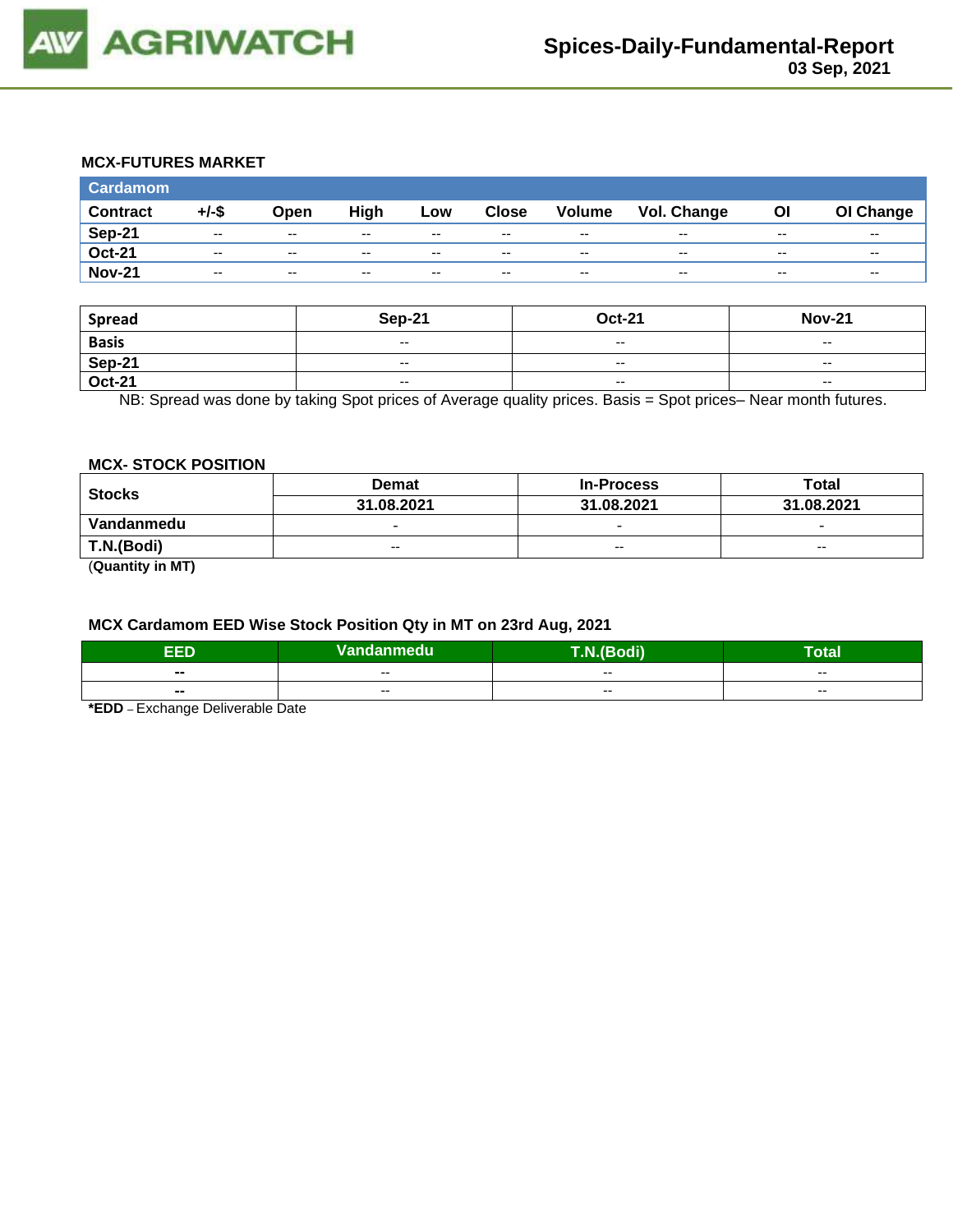

### **CORIANDER SEED**

## **Fundamentals:**

## **Today's Update:**

• Steady sentiment witnessed in Coriander spot market on Thursday.

- Buyers from consumer center like Bihar, UP are active in the spot market mainly in Gondal, Kota, Ramganj etc. mandi due to good quality.
- Increasing arrivals reported in the spot market. Farmers are releasing their produce as coriander prices are higher compared to last year.
- Currently buyers reported inactive at the spot market. However, they may active in coming days as ending stocks slowly come down.
- *Agriwatch estimates lower ending stocks for 2021-22 (marketing year) likely to support Coriander prices in the coming days.*
- *As per Agriwatch production estimate, Coriander production for 2021-22 (marketing year) is estimated at 342,435 MT (85 lakh bags) compared to last year's 352,316 MT (88 lakh bags, 1 bag = 40 kg).*

| <b>Coriander Spot Market Prices (Loose): (Rs/Qtl)</b> |                               |               |           |           |                |  |  |
|-------------------------------------------------------|-------------------------------|---------------|-----------|-----------|----------------|--|--|
| <b>State</b>                                          | <b>Centre</b>                 | Grade (New)   | Change    |           |                |  |  |
|                                                       |                               | Eagle         | 7300      | 7300      | <b>Unch</b>    |  |  |
|                                                       | Kota<br><b>Benchmark</b>      | Eagle(Split)  | 7800      | 7800      | <b>Unch</b>    |  |  |
|                                                       | market                        | Badami        | 7000      | 7000      | <b>Unch</b>    |  |  |
|                                                       |                               | Badami(Split) | 7500      | 7500      | <b>Unch</b>    |  |  |
|                                                       |                               | Eagle         | Closed    | Closed    | $\blacksquare$ |  |  |
|                                                       |                               | Eagle(Split)  | Closed    | Closed    | $\blacksquare$ |  |  |
|                                                       | Ramganj                       | Badami        | Closed    | Closed    | -              |  |  |
| Rajasthan                                             |                               | Badami(Split) | Closed    | Closed    | $\blacksquare$ |  |  |
|                                                       |                               | Scooter       | Closed    | Closed    | $\overline{a}$ |  |  |
|                                                       | <b>Baran</b>                  | Eagle         | 7000      | 7000      | <b>Unch</b>    |  |  |
|                                                       |                               | Badami        | 6800      | 6800      | <b>Unch</b>    |  |  |
|                                                       |                               | Eagle         | 7100      | 7100      | <b>Unch</b>    |  |  |
|                                                       | <b>Bhawani</b>                | Badami        | 6800      | 6800      | <b>Unch</b>    |  |  |
|                                                       |                               | Scooter       | 7400      | 7400      | <b>Unch</b>    |  |  |
|                                                       |                               | Double Paroot | <b>NA</b> | <b>NA</b> | $\blacksquare$ |  |  |
|                                                       |                               | Badami        | 6800      | 6800      | <b>Unch</b>    |  |  |
|                                                       | Guna                          | Eagle         | 7100      | 7100      | <b>Unch</b>    |  |  |
| <b>Madhya Pradesh</b>                                 |                               | Scooter       | 7600      | 7600      | <b>Unch</b>    |  |  |
|                                                       |                               | Badami        | 6900      | 6900      | <b>Unch</b>    |  |  |
|                                                       | <b>Neemuch</b>                | Eagle         | 7300      | 7300      | <b>Unch</b>    |  |  |
|                                                       |                               | Scooter       | <b>NA</b> | <b>NA</b> | -              |  |  |
| Gujarat                                               | <b>Gondal</b>                 | Badami        | 7430      | Closed    | $\blacksquare$ |  |  |
|                                                       |                               | Eagle         | 7605      | Closed    | $\blacksquare$ |  |  |
|                                                       |                               | Eagle (Dal)   | <b>NR</b> | <b>NR</b> | $\blacksquare$ |  |  |
| <b>Delhi</b>                                          | <b>Khari Baoli</b><br>(Delhi) | Eagle         | <b>NR</b> | <b>NR</b> | $\blacksquare$ |  |  |
|                                                       |                               | Scooter       | <b>NR</b> | <b>NR</b> | $\blacksquare$ |  |  |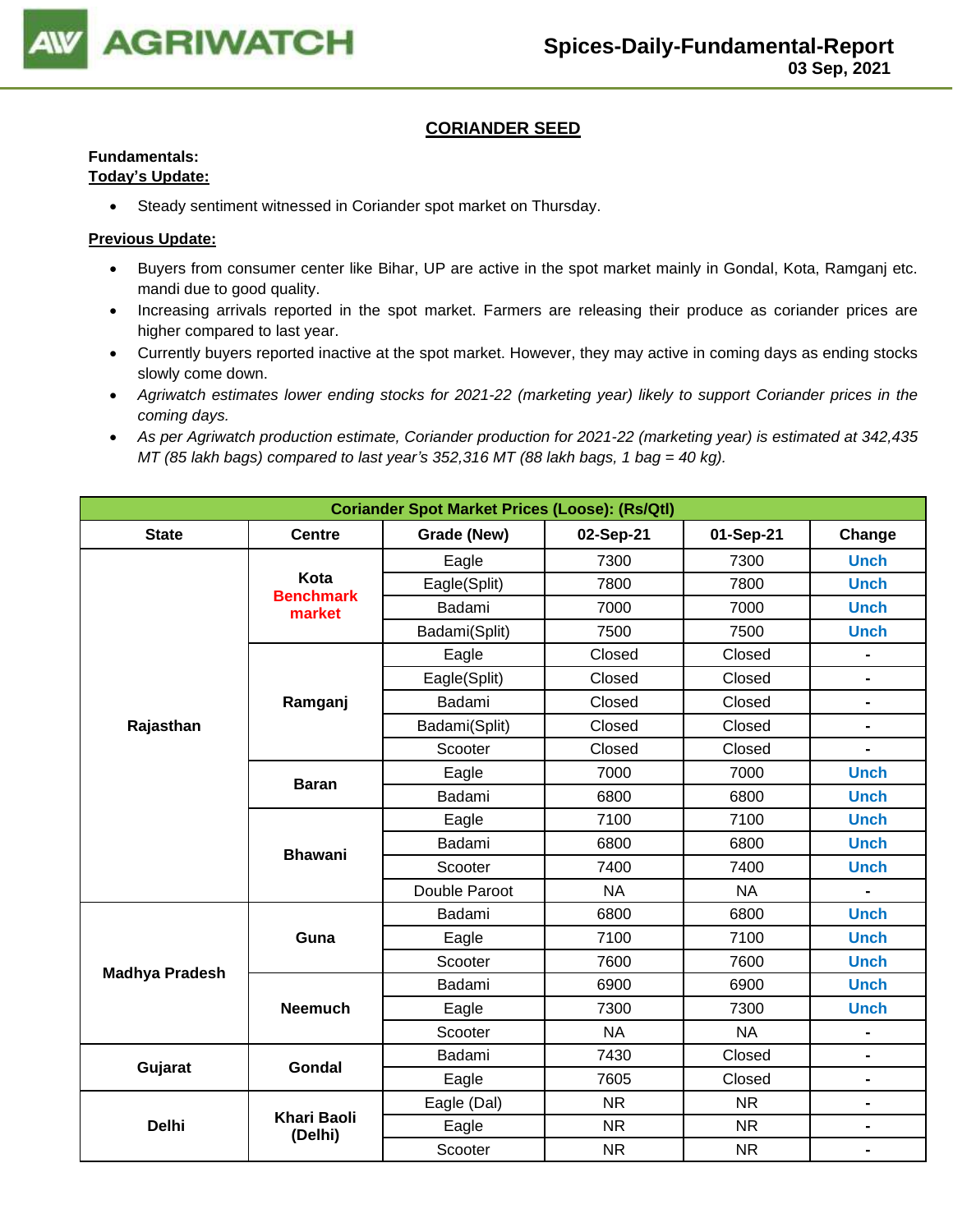

| Arrival & Off-take in bags (1 bag = 40 kg) |                |               |           |           |        |  |  |
|--------------------------------------------|----------------|---------------|-----------|-----------|--------|--|--|
| <b>State</b>                               |                | <b>Centre</b> | 02-Sep-21 | 01-Sep-21 | Change |  |  |
|                                            | Kota           | Arrival       | 600       | 1000      | $-400$ |  |  |
|                                            |                | Offtake       | 600       | 1000      | $-400$ |  |  |
|                                            | Ramganj        | Arrival       | Closed    | Closed    |        |  |  |
|                                            |                | Offtake       | Closed    | Closed    |        |  |  |
| Rajasthan                                  | <b>Baran</b>   | Arrival       | 1200      | 1000      | 200    |  |  |
|                                            |                | Offtake       | 1200      | 1000      | 200    |  |  |
|                                            | <b>Bhawani</b> | Arrival       | 100       | 250       | $-150$ |  |  |
|                                            |                | Offtake       | 100       | 250       | $-150$ |  |  |
| <b>Madhya Pradesh</b>                      | Guna           | Arrival       | 5000      | 4000      | 1000   |  |  |
|                                            |                | Offtake       | 5000      | 4000      | 1000   |  |  |
|                                            | <b>Neemuch</b> | Arrival       | 800       | 400       | 400    |  |  |
|                                            |                | Offtake       | 800       | 400       | 400    |  |  |

### **NCDEX-FUTURES MARKET**

| <b>Coriander</b> |       |               |       |       |              |               |             |       |                          |
|------------------|-------|---------------|-------|-------|--------------|---------------|-------------|-------|--------------------------|
| <b>Contract</b>  | +/-\$ | Open          | High  | Low   | <b>Close</b> | <b>Volume</b> | Vol. Change | Οl    | OI Change                |
| <b>Sep-21</b>    | $- -$ | $\sim$ $\sim$ | $- -$ | $- -$ | $- -$        | $- -$         | $-$         | $- -$ | $- -$                    |
| <b>Oct-21</b>    | $- -$ | $- -$         | $- -$ | $- -$ | $- -$        | $- -$         | $- -$       | $- -$ | $\overline{\phantom{a}}$ |
| <b>Nov-21</b>    | $- -$ | $\sim$ $\sim$ | $- -$ | $- -$ | $- -$        | $- -$         | $- -$       | $- -$ | $- -$                    |

| <b>Spread</b> | <b>Sep-21</b> | $Oct-21$                 | <b>Nov-21</b>            |
|---------------|---------------|--------------------------|--------------------------|
| <b>Basis</b>  | $ -$          | $\overline{\phantom{a}}$ | $\overline{\phantom{a}}$ |
| <b>Sep-21</b> | $- -$         | $- -$                    | $- -$                    |
| <b>Oct-21</b> | $ -$          | $\sim$ $\sim$            | $\overline{\phantom{a}}$ |

NB: Spread was done by taking Spot prices of Average quality prices at Kota. Basis = Spot prices– Near month futures

#### **NCDEX- STOCK POSITION**

| <b>Stocks</b>           | <b>Demat</b> | <b>In-Process</b> | Total      |
|-------------------------|--------------|-------------------|------------|
|                         | 31.08.2021   | 31.08.2021        | 31.08.2021 |
| <b>Baran</b>            | -            |                   | $\sim$     |
| Gondal                  | 4024         |                   | 4024       |
| Kota                    | 317          | 90                | 407        |
| Ramganj                 | -            |                   |            |
| (0.1222, 0.0122, 0.000) |              |                   |            |

(**Quantity in MT)**

#### **NCDEX Coriander EED Wise Stock Position Qty in MT on 23rd Aug, 2021**

| <b>EED</b>   | Gondal | <b>Kota</b> | Ramganj Mandi            | <b>Total</b> |
|--------------|--------|-------------|--------------------------|--------------|
| $10-Sep-21$  | 328    | 312         | $\overline{\phantom{a}}$ | 640          |
| 10-0ct-21    | 2420   | 10          | $\sim$                   | 2430         |
| $10-Nov-21$  | 417    | $- -$       | $\sim$                   | 417          |
| $10$ -Dec-21 | 699    | 10          | $- -$                    | 709          |
| $10$ -Jan-22 | 170    |             | $\sim$                   | 170          |
| <b>Total</b> | 4034   | 332         | $- -$                    | 4366         |